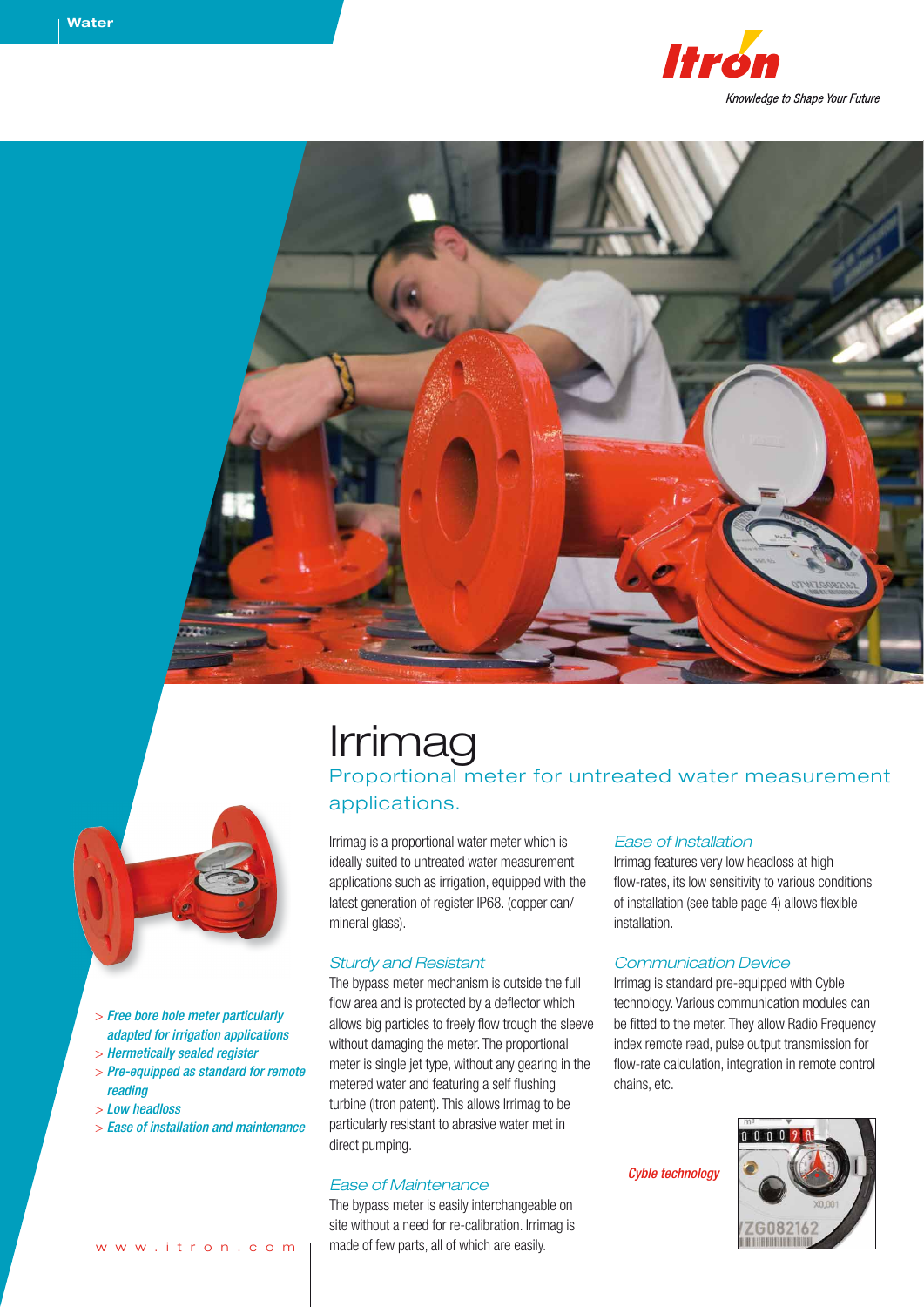#### > *Irrimag equipped with a Cyble RF*



#### Working principe

The nozzle divert a part of the flux into the bypass. This diverted flux is measured by the bypass and recorded proportionally to the total volume passed through the meter.



#### Communication

Irrimag is supplied pre-equipped with Cyble Target Allows communication and remote reading through:

- > Pulse output (Cyble Sensor)
- > M-Bus protocol (Cyble M-Bus)
- > Radio frequency wireless link (Cyble RF)

These Cyble modules allow Irrimag to be connected with various associated systems if and when desired. Cyble RF allow the index remote read by Radio Frequency for hard to access meter locations that are frequently met inn irrigation applications.

Cyble allows pulse output for connection to flow-rate calculation devices, integration in remote control chains,…

#### *Key Advantages of Cyble Technology*

- > No need for additional investment on the meter to implement remote reading.
- > Itron standardized meter interface, irrespective of the meter technology and widely spread on Itron water meters range.
- > Reliability brought by electronic switch (no wear or bouncing)
- > Reverse flow management
- > Principle proven on the field for more than 5 years
- > Pre-equipment being immune to magnetic tampering





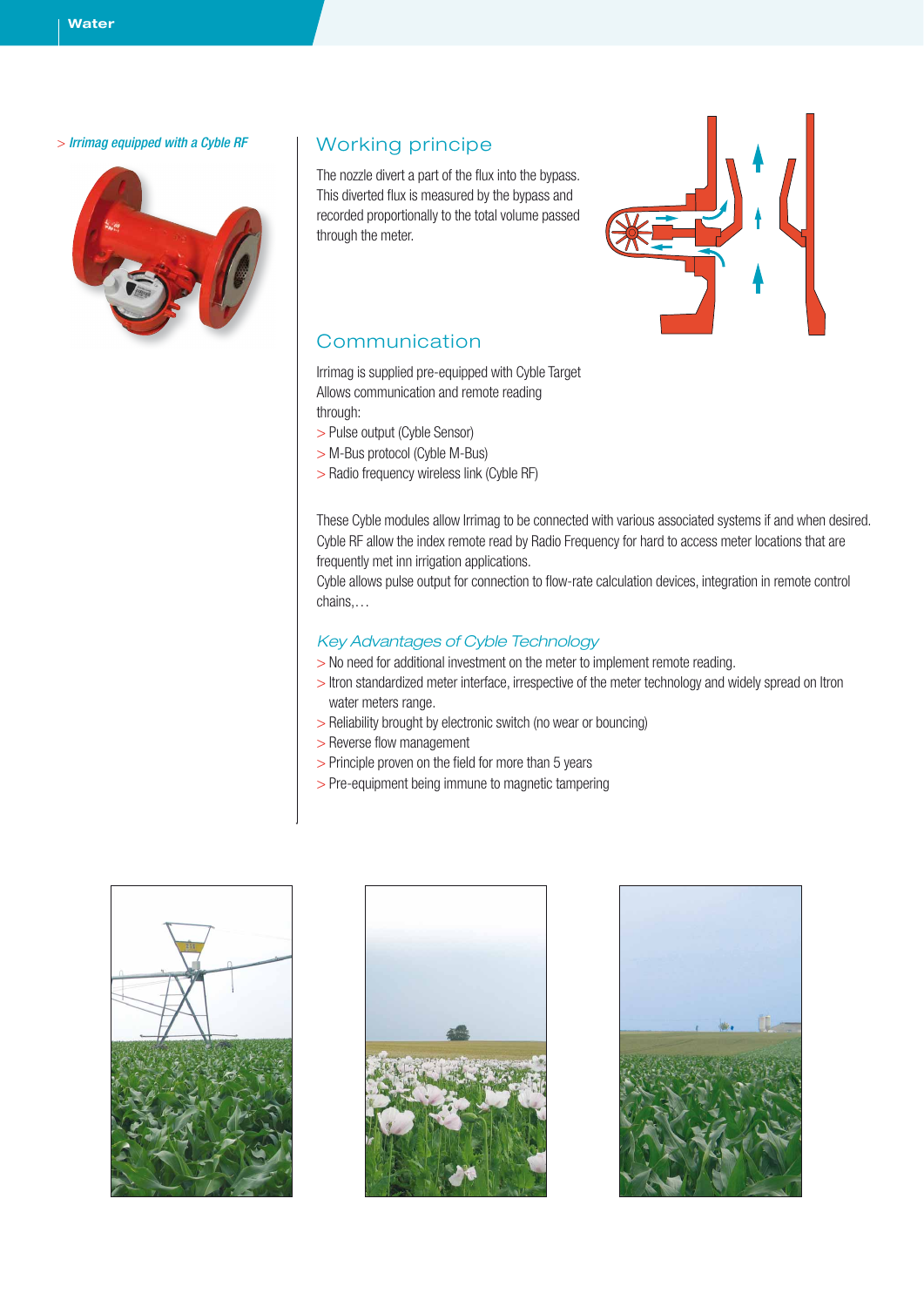# Metrological Characteristics

| <b>Nominal diameter</b>           | mm             | 65   | 80   | 100  | 125             | 150   | 200   |  |
|-----------------------------------|----------------|------|------|------|-----------------|-------|-------|--|
| Maximum flow-rate (permanent)     | $m^3/h$        | 80   | 120  | 200  | 200             | 500   | 500   |  |
| Maximum flow-rate (exceptional)   | $m^3/h$        | 100  | 160  | 250  | 250             | 550   | 550   |  |
| Accuracy $\pm$ 5%                 | $m^3/h$        | 2.5  | 4.8  | 8    | 8               | 20    | 20    |  |
| Starting flow                     | $m^3/h$        | 0.8  | 1.8  | 3    | 3               | 7.5   | 7.5   |  |
| $\Delta p$ at permanent flow-rate | bar            | 0.5  | 0.44 | 0.58 | 0.58            | 0.75  | 0.75  |  |
| Maximum volume per 24 hours       | $m^3$ /dav     | 1900 | 2800 | 4800 | 4800            | 12000 | 12000 |  |
| Maximum operating pressure        | bar            |      | 20   |      |                 |       |       |  |
| Maximum water temperature         | °C             |      | 80   |      |                 |       |       |  |
| Indicating range                  | m <sup>3</sup> | 106  |      |      | 10 <sup>7</sup> |       |       |  |
| Minimum scale interval            |                | 0.5  | 5    |      |                 |       |       |  |

## **Connection**

| DN60/65 | PN16, 4 oblong holes            |
|---------|---------------------------------|
| DN80    | PN16, 4 or 8 holes              |
| DN100   | PN <sub>16</sub> , 8 holes      |
| DN125   | PN <sub>16</sub> , 8 holes      |
| DN150   | PN16, 8 holes                   |
| DN200   | PN10, 8 holes or PN16, 12 holes |

### Dimensions

| <b>Nominal diameter</b> | mm | 65  | 80  | 100 | 125 | 150 | 200 |
|-------------------------|----|-----|-----|-----|-----|-----|-----|
|                         | mm | 255 | 255 | 255 | 255 | 255 | 255 |
| B                       | mm | 185 | 200 | 220 | 250 | 285 | 340 |
|                         | mm | 170 | 181 | 191 | 191 | 215 | 215 |
|                         | mm | 155 | 155 | 135 | 135 | 135 | 135 |
| Weiaht                  | kg |     | 13  |     | 20  |     | 34  |

## Head Loss





#### > *Copper can register*

*The hermetically sealed copper can/ mineral glass register is safeguarding the read and integrity of the indicator in the toughest environments (flooded pits, mechanical tampering attempts, …)*